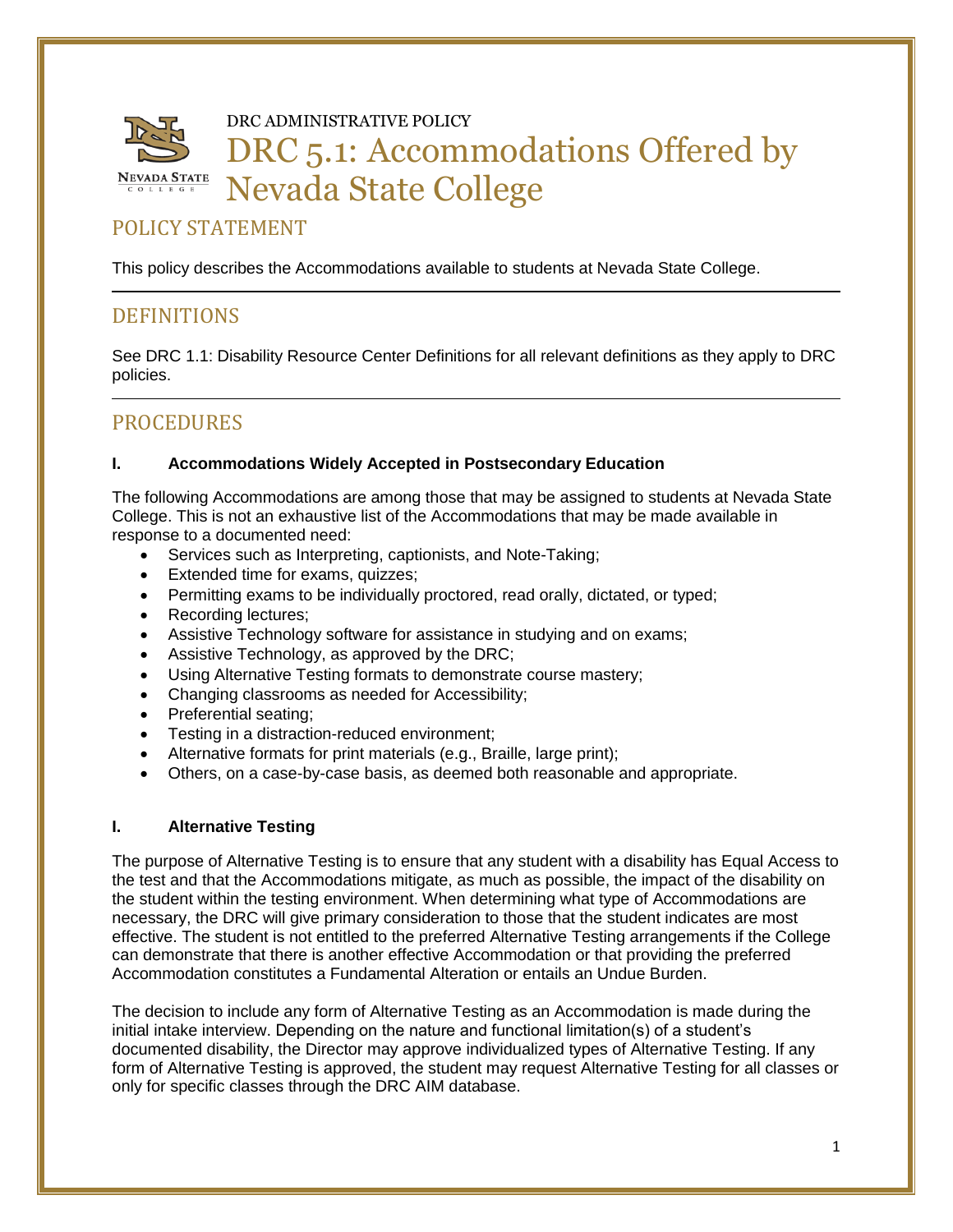#### *A. Exceptions to Testing Accommodations*

In certain classes, labs, and clinicals the Accommodations, Services, and/or Auxiliary Aids provided for other classes may not be appropriate, as they may create a Fundamental Alteration in the nature of the program or present potential harm to others (e.g., patients). In these situations, Accommodations for testing will be determined after consultation with the appropriate academic Dean and will be reviewed to ensure access while also ensuring that the program is not Fundamentally Altered and that there is no potential harm to others.

#### *B. Scheduling Alternative Testing*

Almost all Alternative Testing takes place at the DRC. The instructor may proctor the student's exam privately and ensure that all Alternative Testing Accommodations are in place, provided that both the student and the instructor agree to this process. However, such arrangements are rare. Exams administered by the DRC are proctored by DRC staff and/or live video surveillance cameras.

Students are responsible for privately discussing Accommodations, including Alternative Testing, with their instructor. If the instructor has additional questions, the student may refer the instructor to the DRC Director or Assistant Director as a resource to ensure that Alternative Testing is appropriately implemented. This includes providing instructions for the faculty member on how to implement the Alternative Testing process.

The student is responsible for scheduling all quizzes or exams that the student plans to take at the DRC. In order to ensure the availability of testing space and proctors, as well as to allow the DRC to procure the exam from the instructor, scheduling requests for alternative testing at the DRC must be received a minimum of seven (7) Working Days in advance of each quiz or exam. At the beginning of the term, students are encouraged to schedule Alternative Testing for all quizzes and exams that are listed on their syllabi for the entire term.

It is the student's responsibility to schedule quizzes or exams that require Alternative Testing to take place on the same day and at the same time that the class will take the quiz or exam, with extended time included if it is an approved Accommodation. Exceptions to scheduling Alternative Testing on the same day and at the same time as the rest of the class require approval sent via email from the instructor to the DRC.

# *C. Late Arrivals for Alternative Testing at the DRC*

All Alternative Testing scheduled at the DRC will begin at the scheduled appointment time. Students who are late will have that time deducted from their scheduled testing time, unless DRC personnel determine there are extenuating circumstances. Students who are going to be late for testing in the DRC should contact the office as soon as possible.

# *D. Misconduct During Testing*

Misconduct of any kind will not be tolerated during a quiz, exam, or other test administered by the DRC. Anyone suspected of academic misconduct, including cheating, will be told to stop the exam and all exam materials will be collected immediately. The DRC Director or Assistant Director will contact the course instructor, who will determine the appropriate course of action in accordance with course policies and the NSC Student Code of Conduct.

# **II. Alternative Text or Media**

A student requesting Alternative Text or Media must identify the specific textbooks, course packs, or other materials which need to be converted. The type of Alternative Text or Media approved by the DRC is determined based upon the intake interview and a review of the student's Documentation, as described in DRC 4.1: Policy on Requesting Approved Accommodations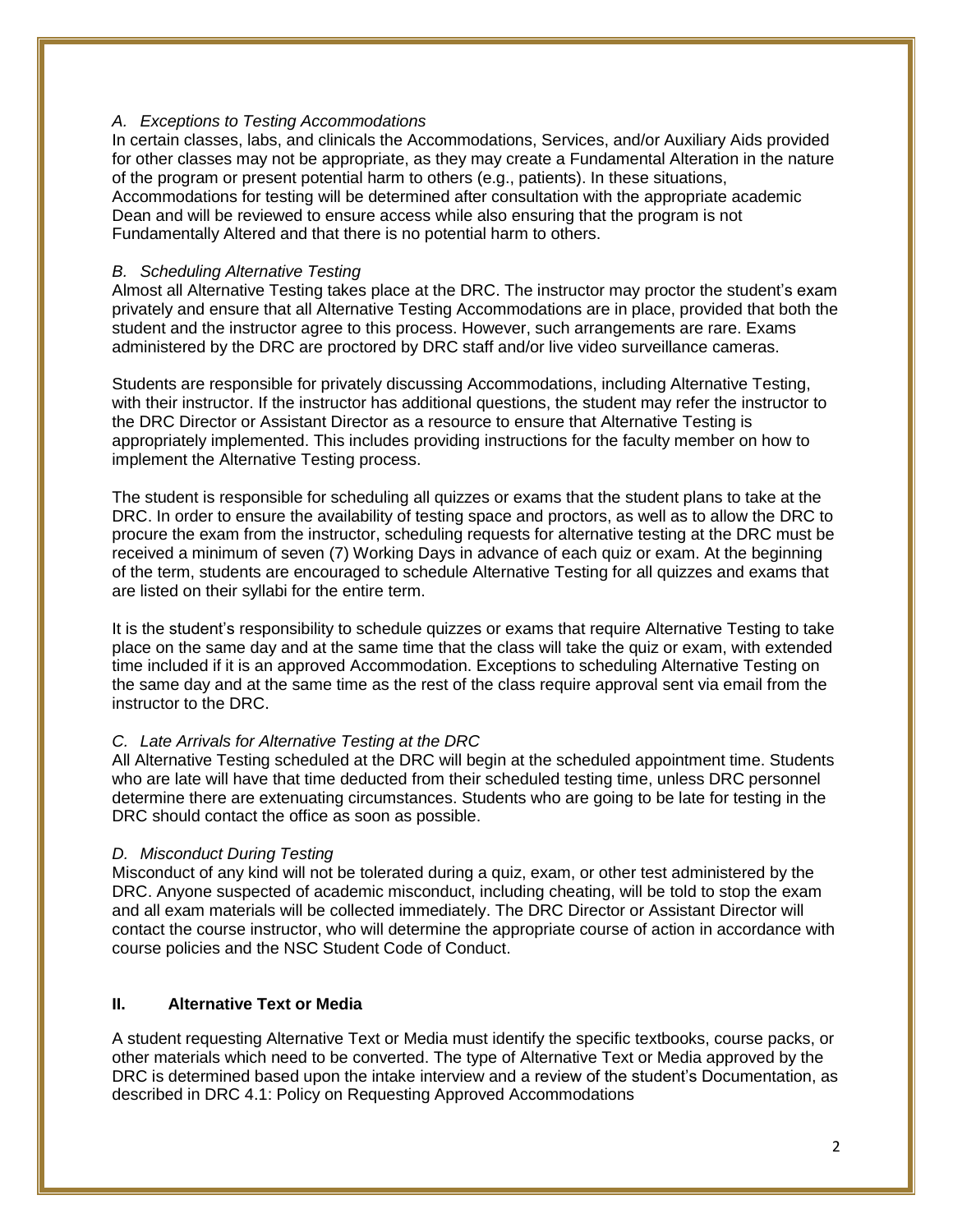If a student requests the conversion of copyrighted materials, such as textbooks or course packets, it is the student's responsibility to submit a receipt that documents that the student has purchased these materials; the DRC may not convert copyrighted materials without evidence that they have been properly purchased by the student.

# **III. Assistive Technology**

Nevada State College's Disability Resource Center provides a variety of options to ensure that qualified students have Equal access and independence for classes, labs, activities, and related events. For many students, Assistive Technology promotes independence; allows the student to engage in class; ensures that the student has access to classes, labs, and related events; and teaches a marketable job skill. The DRC offers a variety of types Assistive Technology at no cost to students.

# *A. Requesting Assistive Technology*

Contact the DRC to obtain approved assistive technology. Schedule an appointment with the DRC Administrative Assistant to check out the technology and receive hands-on training.

# **IV. Assistive Technology for Note-Taking**

The Disability Resource Center provides a variety of options to ensure that qualified students obtain meaningful and timely notes. For many students, Assistive Technology for Note-Taking provides a means for the student to independently take notes, promoting the student's independence, allowing the student to create personalized notes that are meaningful and helpful, and teaching a marketable job skill. Additionally, the use of Assistive Technology for Note-Taking enables students to be actively engaged throughout class, while providing access to notes that can be edited and revised during the student's personal time, promoting the student's interactive engagement during class.

The DRC offers a variety of types Assistive Technology for Note-Taking at no cost to students.

# *A. Requesting Assistive Technology for Note-Taking*

Contact the DRC to schedule an appointment with the DRC Administrative Assistant to obtain the appropriate technology or device and to request download information and resources for note-taking software. Hands-on training is available upon request; contact the DRC Administrative Assistant for an appointment.

# *B. Use of Notes*

All DRC students using Assistive Technology must read, agree to, and sign the DRC Recording Policy. The notes are for the personal use of the qualified student only. Notes and/or recordings of class may not be shared with other students or posted online in any manner. Failure to adhere to this policy may result in disciplinary action.

# **V. Communication Aids and Services**

Nevada State College provides appropriate Communication Aids and Services where necessary to afford qualified students Equal Access. NSC takes appropriate steps to ensure that communications with Deaf and Hard of Hearing students are as effective as communications with other students.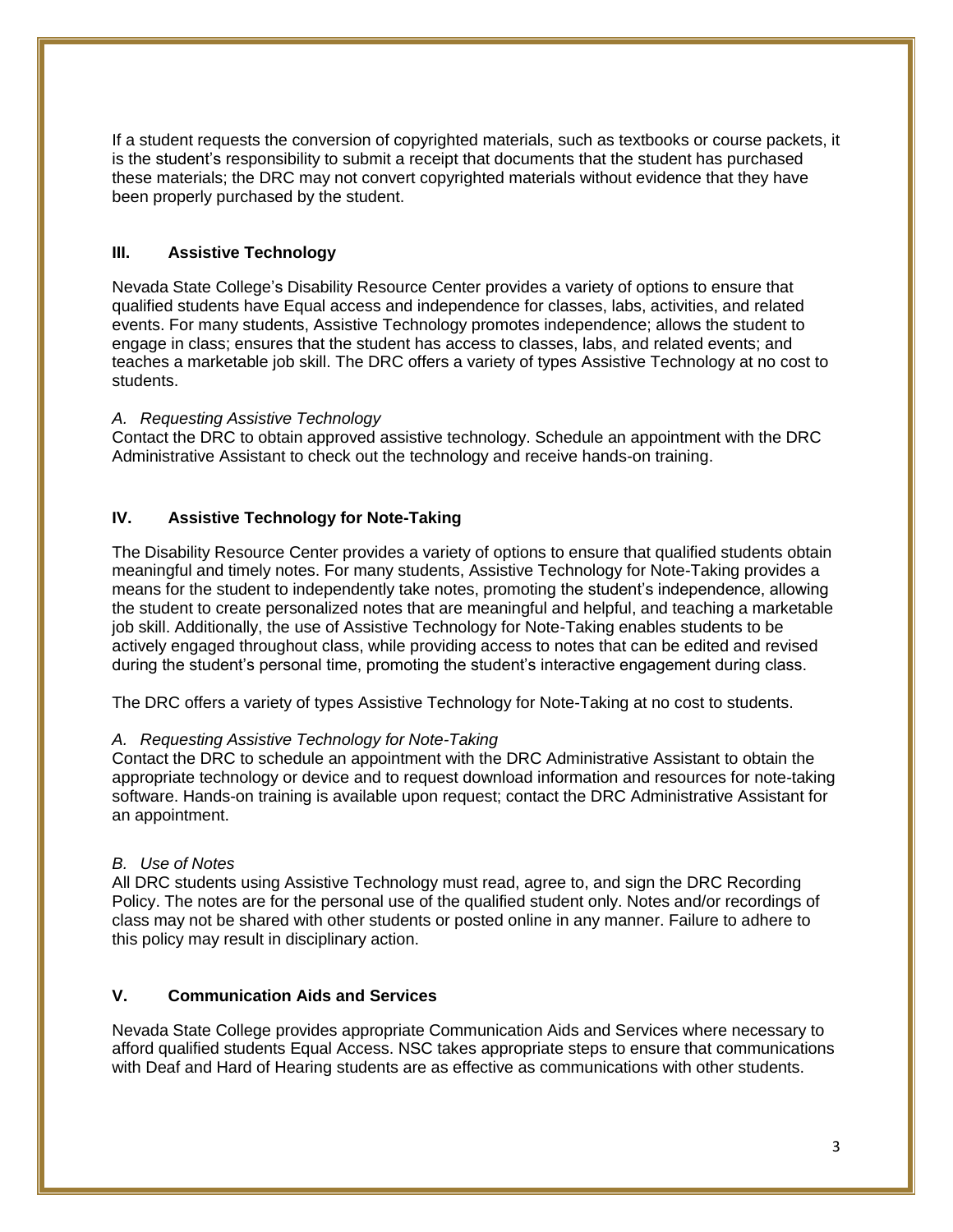When determining what type of Communication Aids and Services are necessary, the DRC gives primary consideration to the Communication Aid or Service that the student indicates is most effective. A student is not entitled to the student's choice of Communication Aids and Services if the College can demonstrate that there is another effective Communication Aid or Service, or that providing the student's preferred Auxiliary Aid or Service constitutes a Fundamental Alteration in the nature of the College's program or entails an Undue Burden. The provision of reasonable Accommodations due to disability cannot Fundamentally Alter the nature of the course, program, or event.

The type of Communication Aids and Services necessary to ensure effective communication will vary in accordance with the method of communication used by the student; the nature, length, and complexity of the communication involved, including the nature and vocabulary of the student's individual courses; and the context in which the communication takes place. To be effective, Communication Aids and Services must be provided in Accessible formats that address the individual and unique needs of each Deaf and Hard of Hearing student in a timely manner and in such a way as to protect the privacy and independence of the student. To be effective, Communication Aids and Services are not required to produce the identical result or level of achievement for individuals with and without disabilities, but must afford Equal Access.

# *A. Qualifications of Third-Party Service Providers*

The DRC furnishes qualified Interpreters, Real-Time-Captionists, and CART providers who are registered with the State of Nevada and who are able to convey the communication effectively, accurately, and impartially, both receptively and expressively, including the ability to convey any specialized vocabulary used in a class.

# *B. Service Provider Absence or Late Arrival*

If a Service provider such as an Interpreter, Captionist, or CART provider does not show up for a class, the student should immediately contact the DRC. The DRC will contact the agency and/or Service provider to determine the status of the provider and make any necessary emergency Accommodation adjustments (e.g., recording and transcribing the class). The student is encouraged to wait at least ten (10) minutes in class to see if the provider arrives, unless instructed otherwise by DRC staff.

In the case of a Service provider absence or late arrival, the student should contact the DRC after the class period ends to discuss the situation. The student and DRC staff will determine if this is a one-time incident, if there were extenuating circumstances, or if it reflects a reoccurring pattern. If it is determined to be a reoccurring pattern, the Service provider will be replaced.

# **VI. Note-Taking Services**

Nevada State College provides appropriate Note-Taking Services as needed, which are approved through an Interactive Discussion in accordance with DRC 4: Requesting Approved Accommodations Policy. The type of Note-Taking Services will vary in accordance with the individual needs of each student; the nature, length, and complexity of the note-taking involved; and the context in which note-taking takes place.

Students are encouraged, when appropriate, to use note-taking technology to promote independence and to learn a marketable job skill. However, the DRC recognizes that technology is not always the most effective option.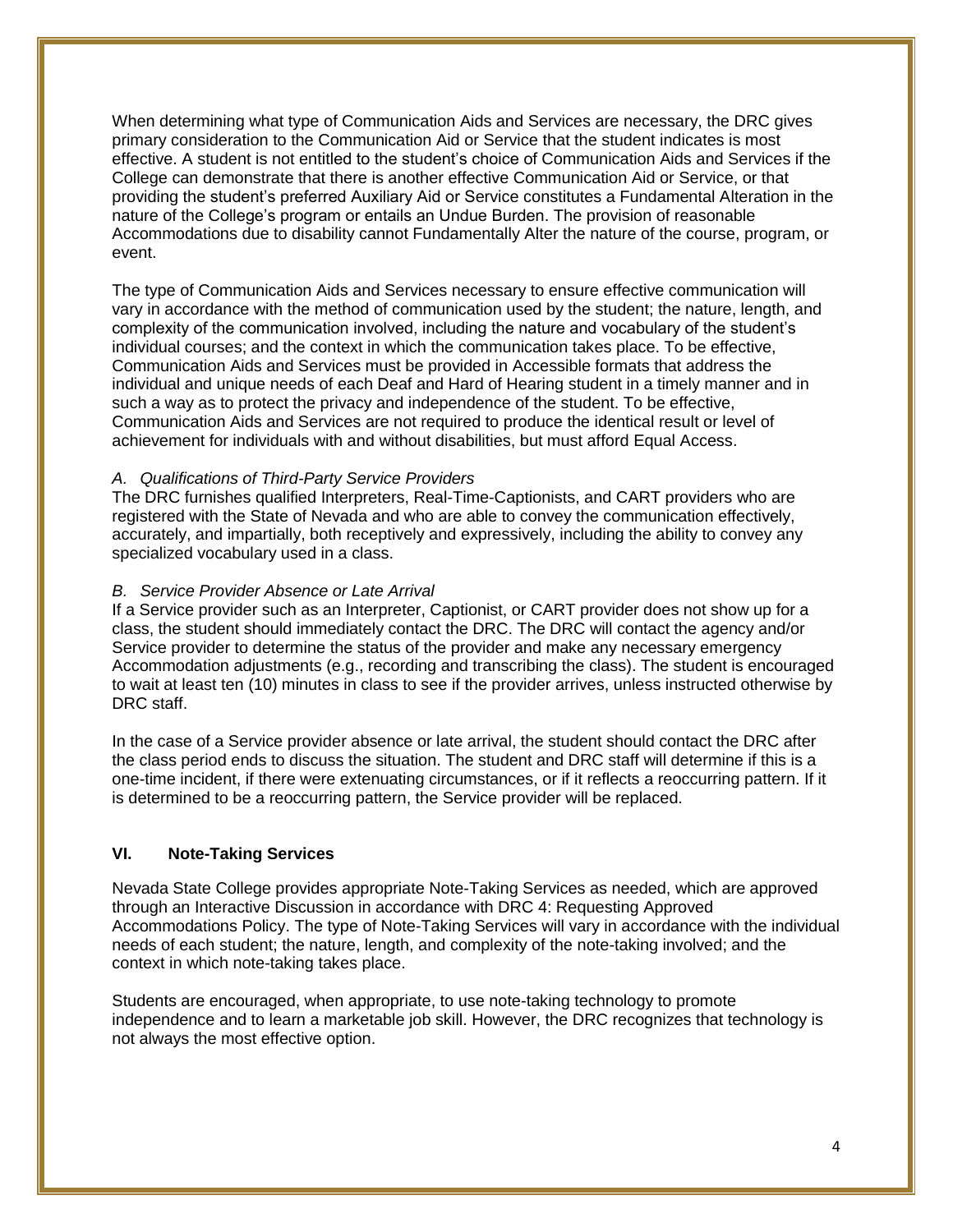## *A. Access to Notes*

If the notes are not available for the student to download within MyDRC within twenty-four (24) hours of the end of the class period, the student should immediately contact the DRC at [drc@nsc.edu](mailto:drc@nsc.edu) to report the issue. The student and DRC Director or Assistant Director will determine if this is a onetime incident, if there were extenuating circumstances, or if it reflects a reoccurring pattern. If it is determined that this is a reoccurring pattern, the Note-Taking Services provider will be replaced.

#### *B. Use of Notes Provided by the DRC*

Notes provided by a Note-Taking Service or technology offered through the DRC are for the personal use of the qualified student only. Notes and/or recordings of class may not be shared with other students or posted online in any manner. Failure to adhere to this policy may result in disciplinary action.

# **VII. Accommodation Aids**

In some circumstances, a student with a disability may be assigned an Accommodation Aid for specific classes or labs. An Accommodation Aid provides in-class assistance such as scribing, handling chemicals or vials in labs, or providing Descriptive Narration, as prescribed by the DRC Director or Assistant Director following review of the student's Documentation and an Interactive Discussion of the needs of the student and the requirements and environment of the individual class or lab.

The purpose of an Accommodation Aid is to provide access to the activities in the class or lab, enabling the student with a disability to have access and fully engage in the course and related activities. Use of an Accommodation Aid in a specific class may not create a Fundamental Alteration the nature of the class or lab.

An Accommodation Aid should not be confused with a Personal Care Attendant. Personal Care Attendants provide services of a personal nature, such as assistance with feeding, grooming, toilet use, and/or other personal activities. Personal Care Attendants also provide Services outside of the classroom/lab environment. Nevada State College does not provide Personal Care Attendants.

# **VIII. Use of Other Power-Driven Mobility Devices (OPDMD) on Campus**

Nevada State College will make reasonable accommodations to permit individuals with mobility disabilities to use OPDMDs (other than wheelchairs) on campus. The burden is on Nevada State College to demonstrate that the use of such a device would not be reasonable or that the class of the OPDMD cannot be operated safely with legitimate safety requirements adopted by the College. Consideration will be given to the device type, size, weight, dimensions, and speed; the College's volume of pedestrian traffic; and the College's design and operational characteristics (e.g., square footage, density and placement of stationary devices, and availability of storage for OPDMDs).

Nevada State College must determine whether the OPDMD creates a substantial risk of serious harm to the immediate environment or natural or culture resources. The College must ensure that any safety requirements are based on actual risks, not speculation, stereotypes, or generalizations.

Recommendations will be made on a case-by-case basis for students with disabilities using OPDMDs and safety recommendations will be established as needed.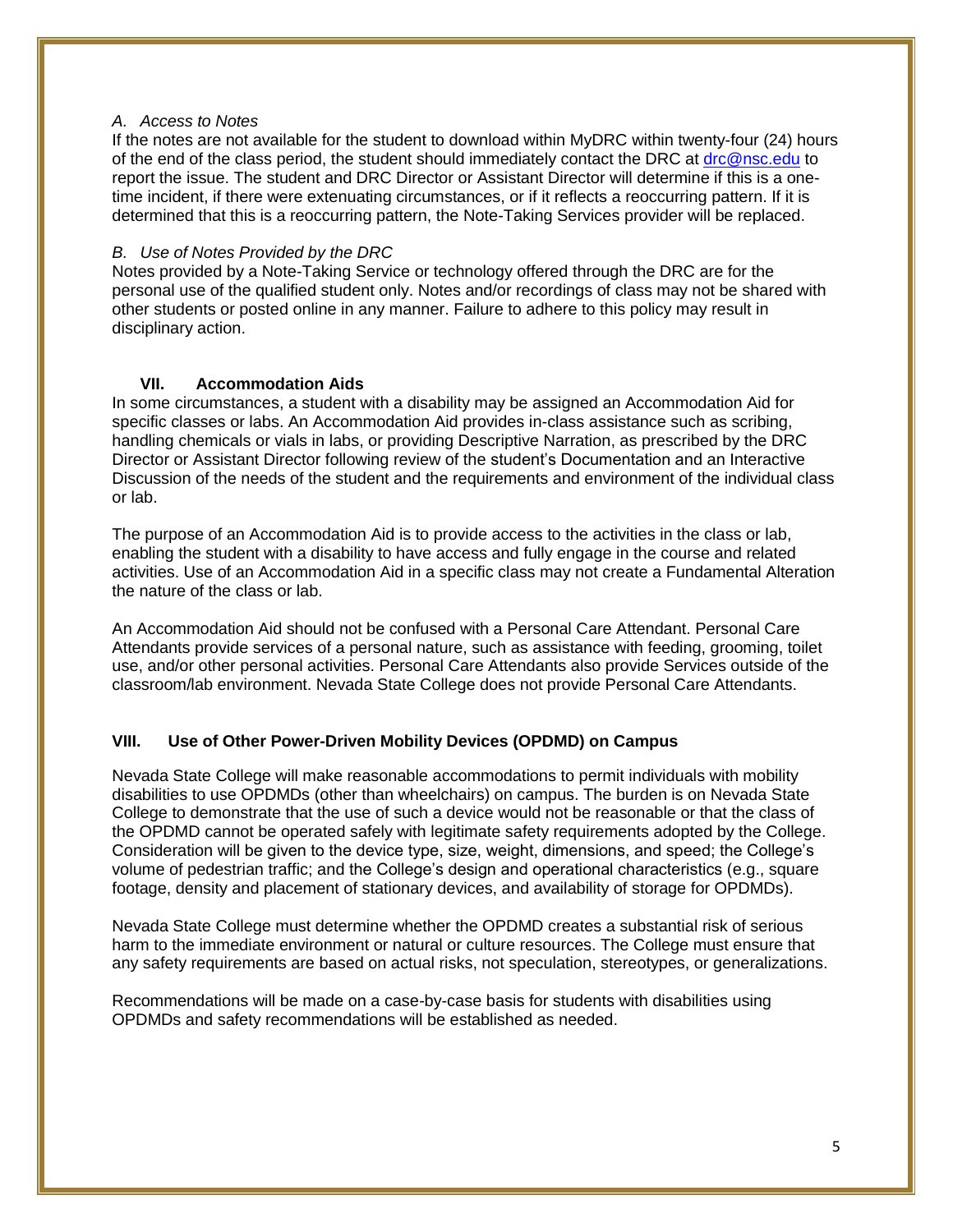# *A. Requesting Use of OPDMDs on Campus*

Students with disabilities who require the use of an OPDMD (other than a wheelchair) should schedule an intake appointment with the DRC Director or Assistant Director and provide disability Documentation, including Documentation of the need for the OPDMD as a means of Accessibility.

# **IX. Other Accommodations**

In some circumstances, a student's unique needs for Accommodations may not be typical of those provided by the DRC. In such cases, the student and DRC Director or Assistant Director will have an Interactive Discussion in order to determine how these access issues can be best addressed. The DRC will give primary consideration to the student's history of Accommodations that have proven successful in the past, provided that these do not create a Fundamental Alteration in the nature of the course or pose an Undue Burden to the College.

These unique types of requests will be reviewed on a case-by-case basis. In order to allow time for research and consultation regarding possible Accommodations, it is critical that a student who has unique Accessibility needs consult with the DRC Director or Assistant Director as far in advance of the date Accommodations are needed as possible. It may be necessary to consult with the College administrator responsible for the course, event, or architectural barrier regarding fundamental requirements in order to ensure that Accommodations to not Fundamentally Alter a course or event, or pose an Undue Burden.

Due to the unique nature of these types of requests, DRC personnel may conduct research on best practices and/or consult confidentially, without revealing the student's identity, with the Dean of Students, college attorney, and/or professional colleagues to assess what types of Accommodations might address the needs of the individual student within the specific class, event, or environment where Accessibility is a concern.

# FORMS/INSTRUCTIONS

# **Instructions for Requesting Approved Alternative Testing Services**

- Go to [Shasta.accessiblelearning.com/nsc](https://shasta.accessiblelearning.com/)
- Sign in with your NSHE ID Number and password.
- Click on "Alternative Testing," located on the left side under "My Accommodations."
- You will be redirected to a drop-down menu, which allows you to select which class you are requesting Alternative Testing in.
- Once your class is selected, click on "Schedule Exam".
- You will be redirected to the "Exam Detail Box."
- In the "Exam Detail Box," you will select the exam type, put in the date and time, and select the Accommodations requested for this specific exam.
- There is a box to include any additional notes you may wish to provide regarding the exam.
- Once the above steps are completed, click on "Add Exam Request."
- Once you submit the request, you will be redirected to the page that includes all upcoming exam requests. If you need to make a modification, you may do so within this page.
- **Any request to take an exam at a time other than at the same time as the rest of the class requires an email from the instructor to [drc@nsc.edu](mailto:drc@nsc.edu) granting that request. It is your responsibility to make the request for a different exam time.**

# **Instructions for Requesting Approved Alternative Text and Media**

Go to [Shasta.accessiblelearning.com/nsc](https://shasta.accessiblelearning.com/)